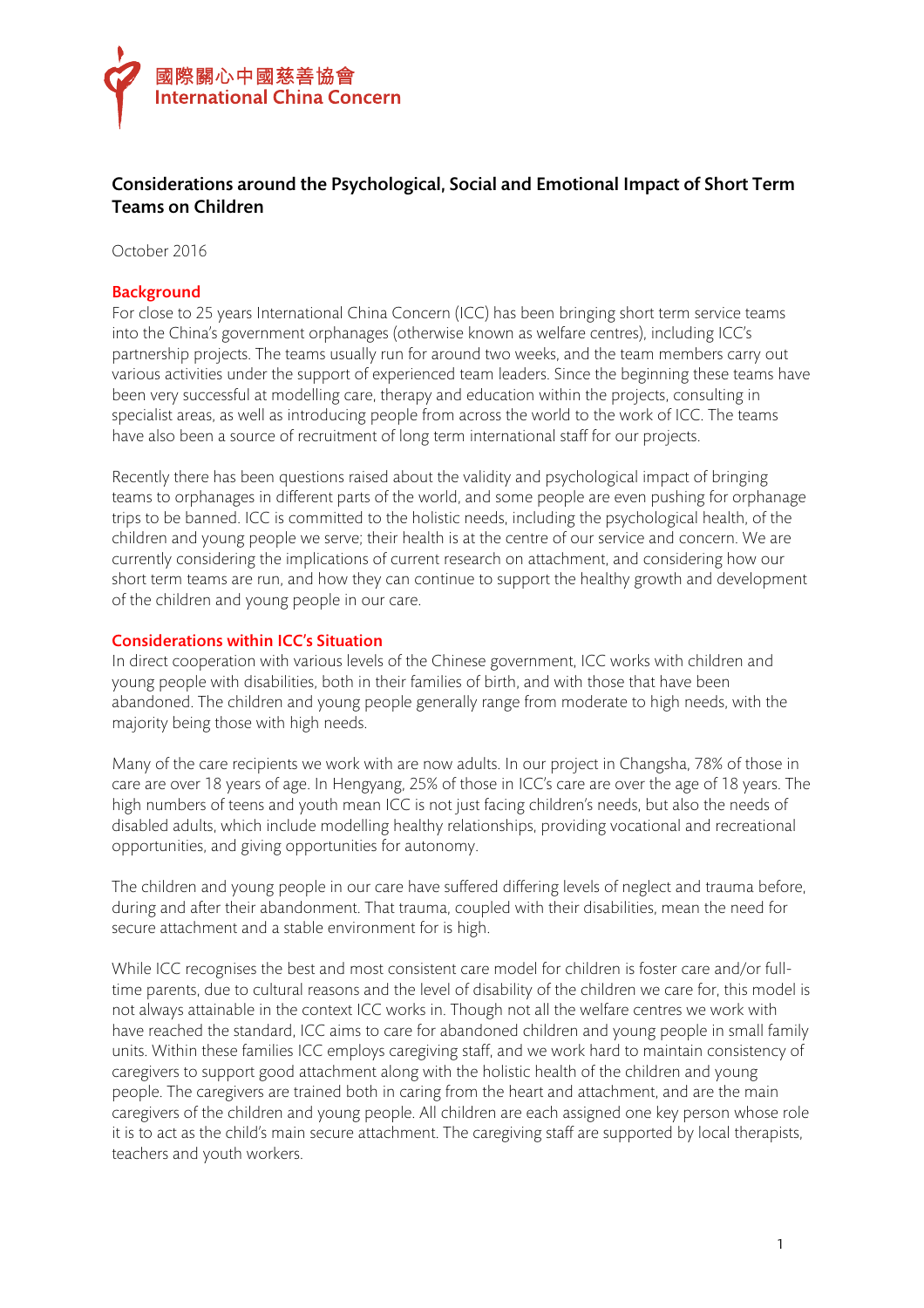## Role of ICC Short Term Teams

When ICC teams come to China they are placed within both ICC projects, and/or government-run welfare centres. Within both environments the main role of the team members is to support the caregivers with additional activities, outings, and play. This is much like a summer day camp where the children and young people meet new friends, and have opportunities to engage in new activities.

Due to the human resource constraints, the high needs of ICC's care recipients, and the lack of local community programs for special needs children in our project locations, ICC's short term team members become extra hands that provide valuable opportunities for our children and young people to engage in educational activities, go out to parks, and engage in activities like swimming safely. Without these "extra hands," some of the children and young people may not always have opportunities for these kinds of activities due to their high needs.

Some team members with specialised skills will be asked to consult in areas of their expertise, such as doctors, therapists, hand crafters, dieticians, etc. Those with Chinese language skills may have opportunities to do guest speaking in the classroom to encourage the children and staff. Some team members with practical skills or interests may do some practical projects, like simple renovations and repairs, depending on the need. They may also be asked to include the youth in some of these activities.

In the past almost 25 years, ICC short term team members have played a vital role in modelling play and craft activities to our Chinese caregivers. Our Chinese caregivers come from a social background where they experienced very little play and creativity in their own childhoods. They struggle to understand how to play with the children and how to develop their imaginations, most especially when the children have special needs. Through the encouragement and modelling by short term teams, the caregivers are inspired and learn ways to engage and play with the children, and how to use toys to stimulate development and bring enjoyment.

Teams provide a huge encouragement to ICC and government welfare centre caregivers. Caring for children and young people with high needs is difficult. In China the role of being a caregiver for disabled orphans is also looked down on by the community. ICC's international teams provide encouragement to our staff who say they are grateful to receive the encouragement, recognition and companionship of people from all over the world that travel so far to stand alongside them in their work. Our teams provide a lift to the local Chinese staff, and this in turn encourages them to embrace and care for the children with a greater passion and connection.

Sometimes children are abandoned in China with infectious diseases, or other conditions that the local Chinese culture caregivers are fearful of, due to cultural biases. ICC's short term teams have many times modelled love and care and an embrace of these children that has encouraged and enabled our caregiving staff to put down their fears and their cultural biases. This kind of modelling has a long term effect on the culture within our projects.

#### Benefits of Teams for the Children and Young People

Short term teams also give an opportunity for our children and young people to bless and reach out to others. ICC's teams are blessed to come and be with our children and young people, and the children and young people teach them much through their simple and beautiful attitude to life. Through teams our young people in particular become not just receivers of care, but are empowered to become givers as well as they teach the team members the dance moves, how to bead a bracelet, or how to clean the fish pond.